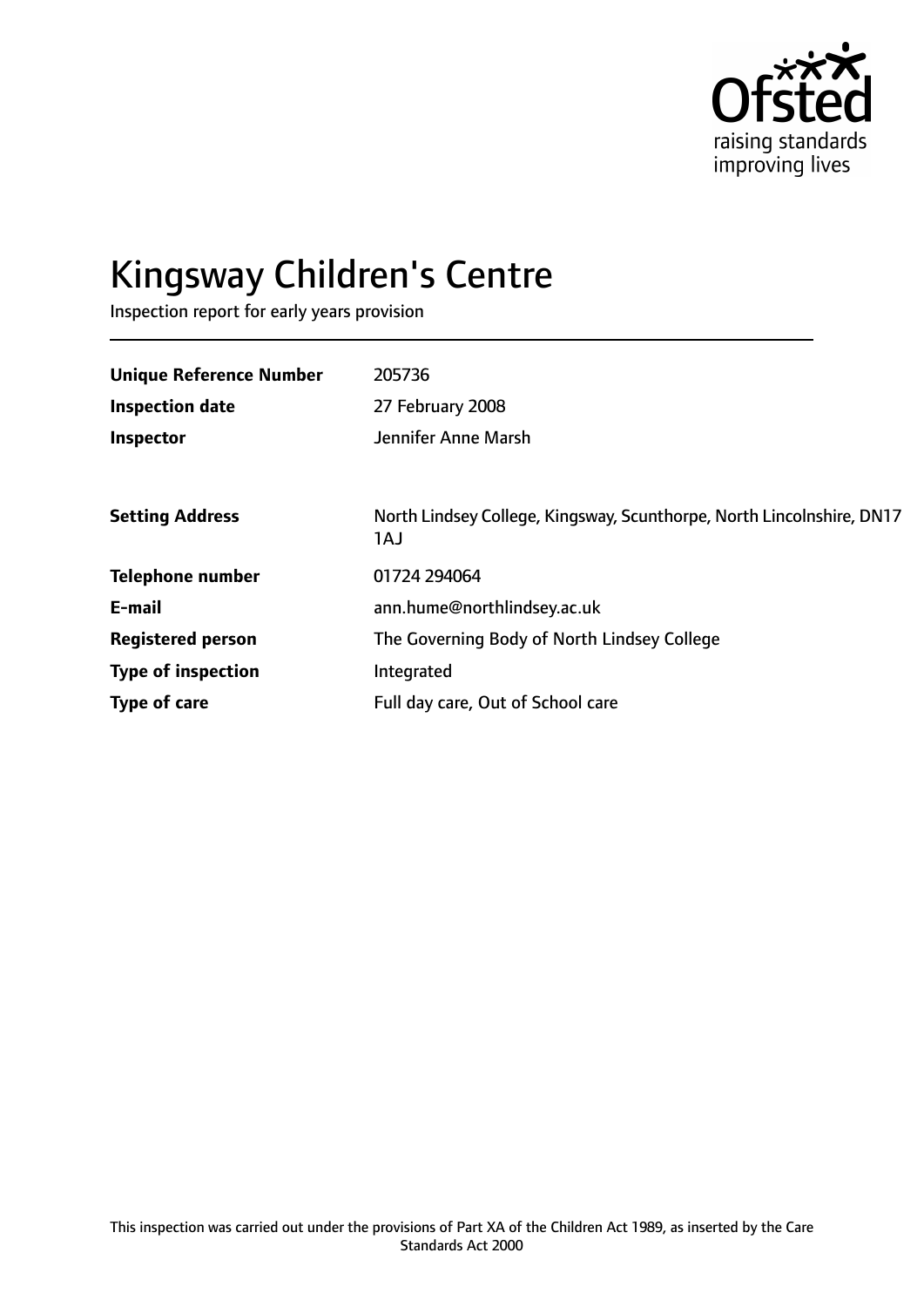#### **ABOUT THIS INSPECTION**

The purpose of this inspection is to assure government, parents and the public of the quality of childcare and, if applicable, of nursery education. The inspection was carried out under Part XA Children Act 1989 as introduced by the Care Standards Act 2000 and, where nursery education is provided, under Schedule 26 of the School Standards and Framework Act 1998.

This report details the main strengths and any areas for improvement identified during the inspection. The judgements included in the report are made in relation to the outcomes for children set out in the Children Act 2004; the National Standards for under 8s day care and childminding; and, where nursery education is provided, the *Curriculum guidance for the foundation stage.*

The report includes information on any complaints about the childcare provision which Ofsted has received since the last inspection or registration or 1 April 2004 whichever is the later.

#### **The key inspection judgements and what they mean**

*Outstanding: this aspect of the provision is of exceptionally high quality Good: this aspect of the provision is strong Satisfactory: this aspect of the provision is sound Inadequate: this aspect of the provision is not good enough*

For more information about early years inspections, please see the booklet *Are you ready for your inspection?* which is available from Ofsted's website: *www.ofsted.gov.uk.*

## **THE QUALITY AND STANDARDS OF THE CARE AND NURSERY EDUCATION**

On the basis of the evidence collected on this inspection:

The quality and standards of the care are good. The registered person meets the National Standards for under 8s day care and childminding.

The quality and standards of the nursery education are good.

#### **WHAT SORT OF SETTING IS IT?**

Kingsway Children's centre opened in 1985. It is owned by North Lindsey College and operates from the college campus in Scunthorpe. Half the places are for use of students of the college and the remaining 50% for the wider community. Children under three years are accommodated in two units in the main children's centre building with children over three years cared for in an annex located very near by. Each building has a fully enclosed area available for outdoor play.

Registration is for a maximum of 90 children under eight years. There are currently 128 children on roll from five months to five years. This includes 43 children in receipt of early education funding. The setting supports children with learning difficulties and disabilities and supports children with English as an additional language.

The children's centre opens from 08.00 to 18.00 on Monday to Friday, closing for one week at Christmas and on bank holidays. Out of school care is available for children aged four to eight years during school holiday periods.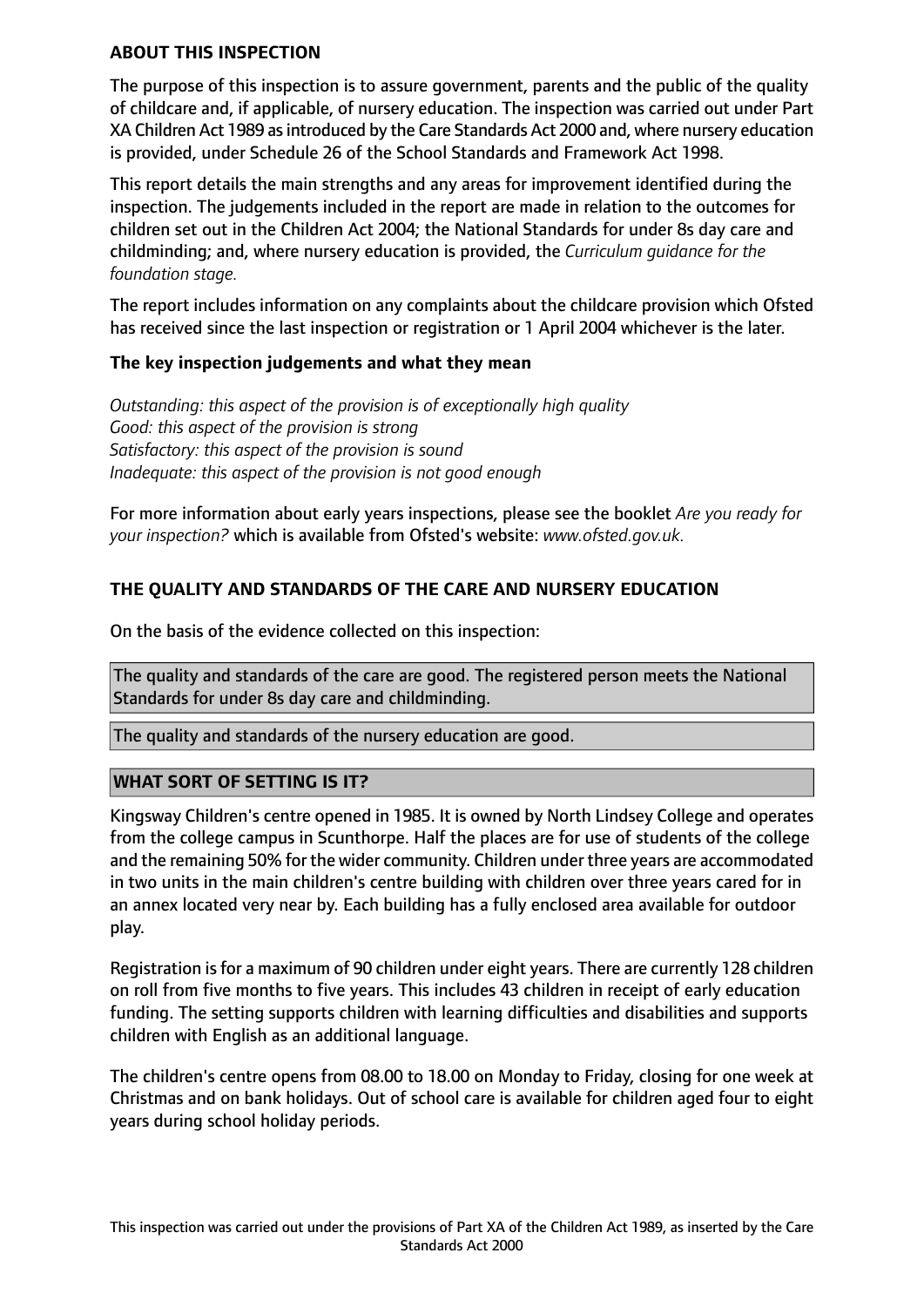There are 22 staff working with the children, all of whom have early years qualifications. Many are working towards a degree in childcare and the manager has gained professional status. The setting receives support from a teacher from the local authority.

### **THE EFFECTIVENESS OF THE PROVISION**

## **Helping children to be healthy**

The provision is good.

Children thrive in the care of this setting because their health and well-being is very well supported. For example, children's physical development throughout the nursery is actively promoted. Children regularly enjoy the outdoors. In summer the indoor learning environment is moved outdoors and children move freely between each area. In winter all children wrap up warmly and are excited and motivated to play outdoors. Children develop self confidence in their physical skills as they use a wide range of indoor and outdoor equipment. For example, learning how to roll hoops, kick a ball and crawl through barrels. An active 'fun fit' programme and dance sessions are enjoyed immensely by all the children including babies. This fun session effectively develops children's large muscle skills as they learn to balance, hop, skip and jump to the music and children are rewarded with certificates and badges. During topical activities about their bodies, children learn the effects exercise has to their bodies they listen to their heart beat and learn what makes them feel hot and cold. Children's individual sleep and rest needs are met, when tired the children sleep in cots, prams and on sleep mats.

Children are well nourished; they fully enjoy nutritious snacks and midday meals that include fresh fruit and vegetables, such as apples, oranges and cucumber. Staff work closely with the health authority dietician to ensure the meals provided are wholesome and meet the dietary needs of the children. Children gain an understanding of healthy eating and how this links to their health because they help to plant, water and pick their home-grown produce. Meal and snack times are positive experiences for most of the children. They are mostly relaxed and calm occasions where they learn to eat sociably together, take turns to serve the food and manage their own appetites. Fresh drinking is always readily available in individual bottles and beakers which all children independently access. Staff are vigilant to how much the children are drinking to ensure all children are accessing enough to help maintain their good health.

The risk of cross infection is minimised as the policy for excluding children is effectively implemented and shared with parents. Staff follow hygienic procedures, for example, during nappy changes and when preparing the room for food. Children learn the importance of good hygiene through their daily routine and they know to wash hands before food and after visiting the toilet. They are learning to wipe their own noses and will fetch a tissue to help their friend. After meals children are learning effectively how to care for their teeth. They happily brush their teeth with their individual brush showing them off in the mirror saying 'mine are shiny.'

Comprehensive written policies and procedures work well in practice and ensures children are well cared for should they become ill, or require medical attention.

#### **Protecting children from harm or neglect and helping them stay safe**

The provision is good.

Staff create a very welcoming environment that fosters children's good care and learning effectively. Children play within interconnecting rooms that are generally well laid out to encourage children's independence and provide them with a good mix of activities to choose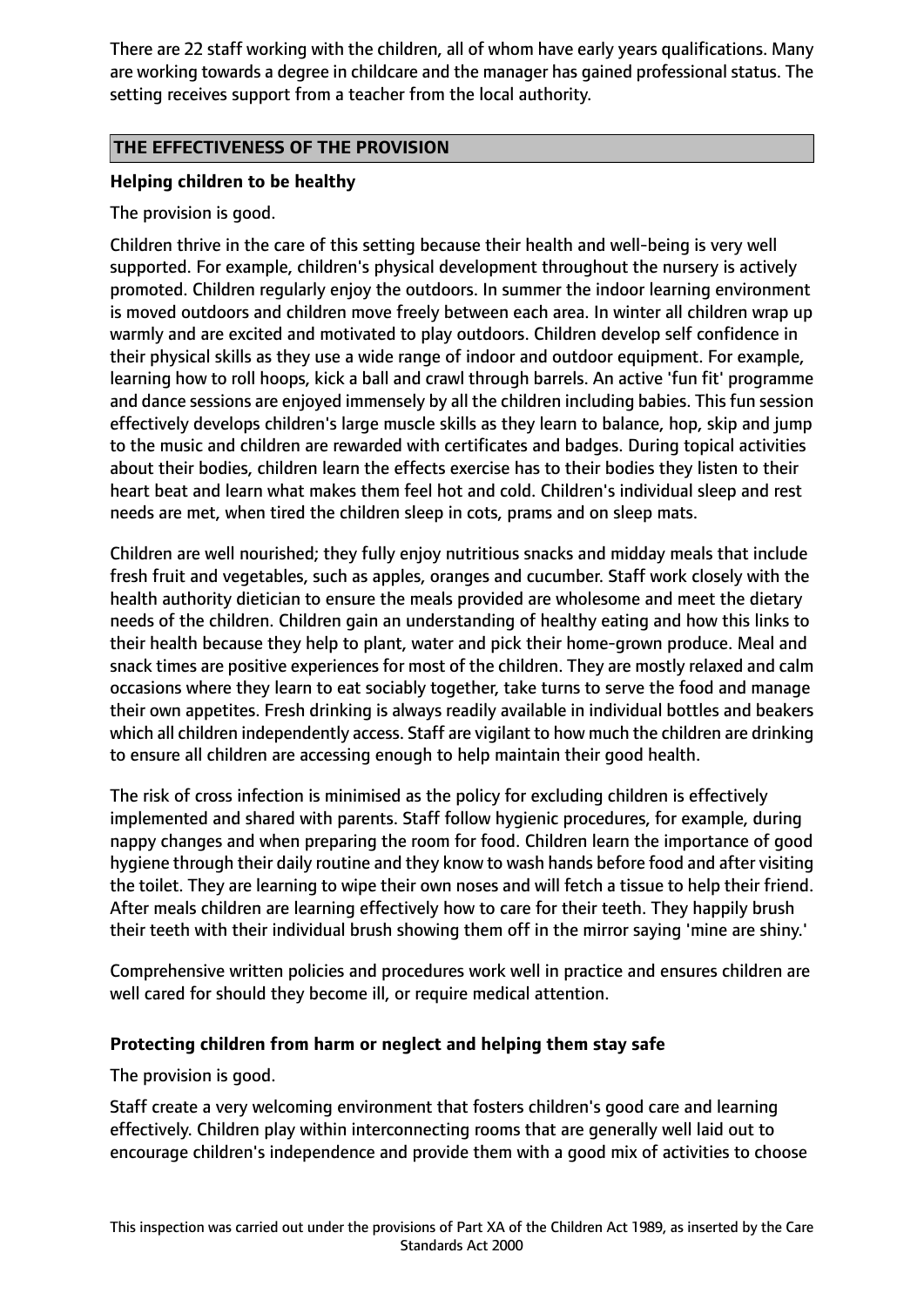from. Children move confidently around these rooms and soon after arriving are engrossed in their chosen play. Children enjoy play with well maintained toys and equipment that are accessible on carpet areas or tables. A comfortable breast feeding room is available to parents allowing children's needs be continually met. However, the nursery lacks sufficient domestic style furniture for the children to continue normal life experiences and to support their comfort needs whilst they relax or read books.

Children find many areas stimulating, the resources set out provide children with a good choice and encourages children to explore and experiment. Children know where things belong because they are clearly labelled and pictured and this enables them to access what they need and to help tidy away. Children are guided well by staff and are learning through everyday experiences how to handle tools safely such as scissors, staplers and gardening tools. Regular visits to the nursery from the fire department and police help children to gain an awareness of how to keep themselves safe.

Children's safety and security is paramount. The setting has very good security precautions in place to maintain the children's safety which are regularly monitored. These include close circuit television systems around the nursery and careful monitoring of doors to ensure children do not leave unaccompanied. There is an effective system in place to ensure children are safe whilst out walking, this includes a 'walking bus' system where children hold onto a section of rope led by staff. Children play safely indoors as very effective risk assessment and measures to protect children are in place. They are well supervised and there is a good adult child ratio. Accidents are regularly reviewed to identify potential patterns and to ensure equipment and areas of play remain safe for children at all times.

Staff are very well aware of their responsibilities to the children in their care and their well being is safeguarded by staff's good understanding of what to do if they have concerns about a child. The experienced manager ensures the detailed policies work effectively in practice.

#### **Helping children achieve well and enjoy what they do**

#### The provision is good.

Children enjoy their time at the nursery and are happy and settled. Children feel free to explore their environment because they feel secure and have good relationships with staff, in particular the key workers which has a positive impact on their well-being. All children enjoy first hand experiences as they learn through play and discovery. Children build upon their natural curiosity as learners and staff join in to enhance their play where appropriate. All children including babies enjoy sensory experiences as they experiment with foam and glitter. They hide their hands in it, some children are in awe of this experience whilst others shriek holding up their hands with delight. The quality of babies and toddlers learning experiences are enriched as staff implement the 'Birth to three matters' framework. Babies' imaginations and creativity are enhanced when they explore stimulating treasure baskets and are free to crawl and make their own choices from safe storage drawers. Babies and toddlers benefit from lots of cuddles and their developing language is supported through lots of chatter and singing. There is a strong emphasis on ensuring the key worker system works effectively to create attachments with the children which benefits the children's well-being.

Children are developing in confidence and independence and they know their key worker is there to support them. In most cases sessions work well and younger babies interact with older children well within their group. For example, the layout of the room allows the children to watch each other, pass toys to one another and join in activities when appropriate. However,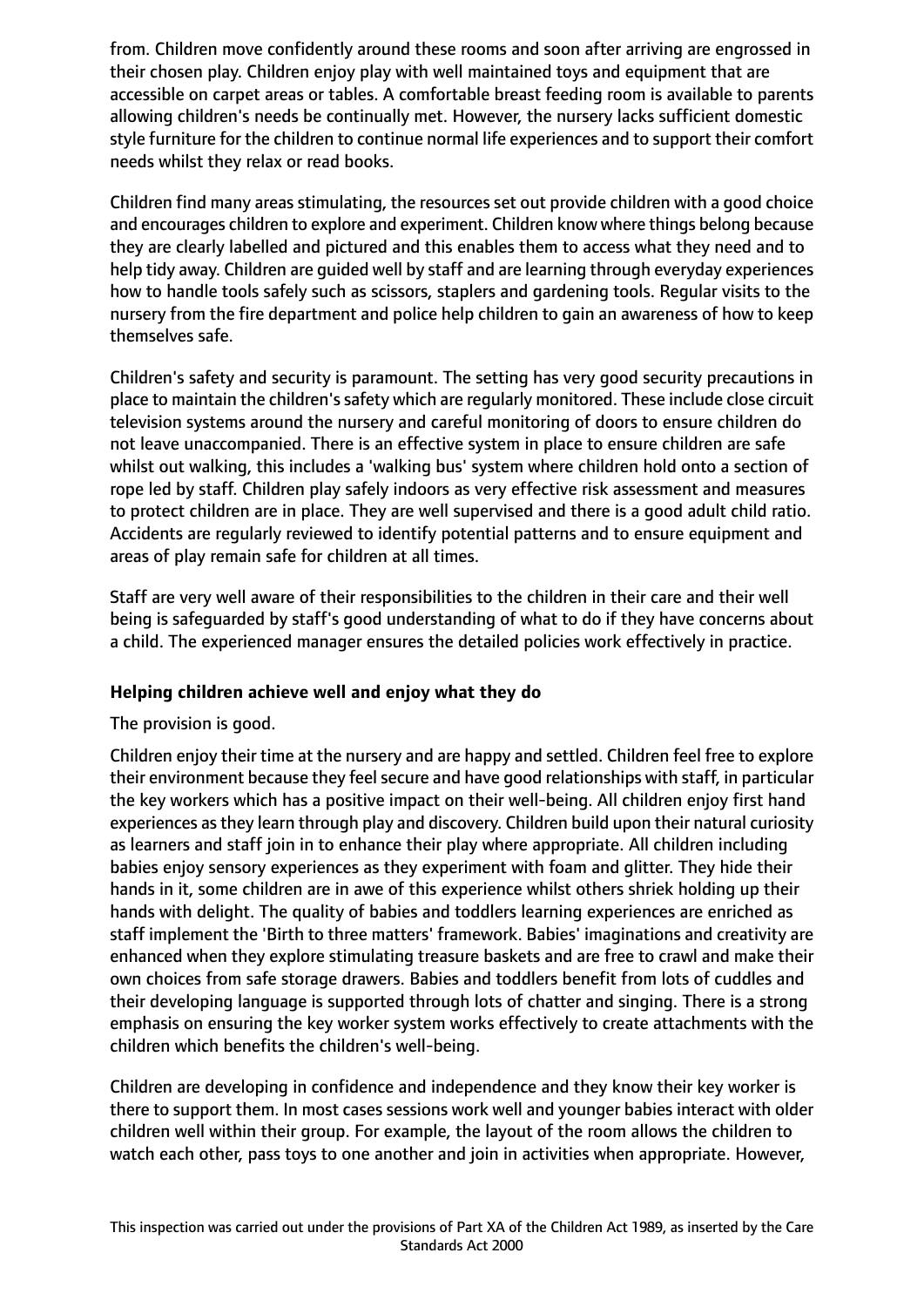the organisation of the snack and meal times do not effectively meet all the children's needs because the group is too large and babies become restless whilst waiting for dinner.

#### Nursery Education

The quality of teaching and learning is good. Children are making very good progress towards the early learning goals because they are supported by staff who have a secure understanding of the Foundation Stage and how to implement it effectively. Children are very self-assured in their play and are eager to try out new experiences. Skilled staff carefully plan children'slearning which are often based on the children's interests. Regular observations and weekly written evaluation of activities helps to inform the planning very well to extend the children's learning. Children's individual assessments and observations show what children can do but does not show clearly individual next steps to learning or how more able children will be challenged. Most staff use effective questioning which encourages the children to think for themselves and their responses are always valued.

Staff seize many opportunities for children to learn from first hand experiences. For example, the nursery has recently successfully hatched some eggs and reared chickens. Contact with the farm is being maintained so that the children can watch the chickens grow into hens and how the life-cycle begins again.

Children are stimulated by the provision of resources, such as, cardboard boxes, which sustain the interest of most children for a considerable period of time. The boxes provide many learning opportunities. They make comparisons to the towers they are able to build with wooden bricks and those made of cardboard. Children begin to appreciate size as they pack smaller boxes into larger ones and use mathematical language to describe size. They balance boxes one on top of the other to create towers or telescopes. A number of children working together demonstrate good problem solving skills as they later create a garage with wooden bricks.

Activities are becoming child focussed, rather than being adult led, For example, children's ideas are incorporated when the role play area is turned into a lounge thus allowing the children to become confident decision makers. Children show creativity as they design their own special day cards. They use pencil control to draw round templates and colour within the lines. Children are given the time and opportunity to be independent and learn for themselves. More able children recognise written numerals and count beyond 10.

There is a good balance between children's free choice of activity, as well as small and large group activities. Large group activities are short in duration and involve active participation, so that children do not lose concentration. Children join in with the words and action rhymes, this is made more interesting as children play rhythm clapping games.

Children show a respect for books, carefully studying the pictures as each page is turned. They enjoy listening to stories and afterwards show they were attentive as they answer simple questions. Children recognise their name in print. More able children also recognise the names of their friends. Children mark-make with a purpose in mind and more able children write their names. The constant interaction between staff and children, and the provision of exciting activities stimulates language so that children have very good communication skills. Children use language for thinking and in imaginary play. When playing alongside others engaged in the same theme they negotiate their role. Children form close friendships and this is very evident when watching children who choose to play together for long periods of time in small groups. They are keen to sit next to each other at the computer and to share and take turns. Children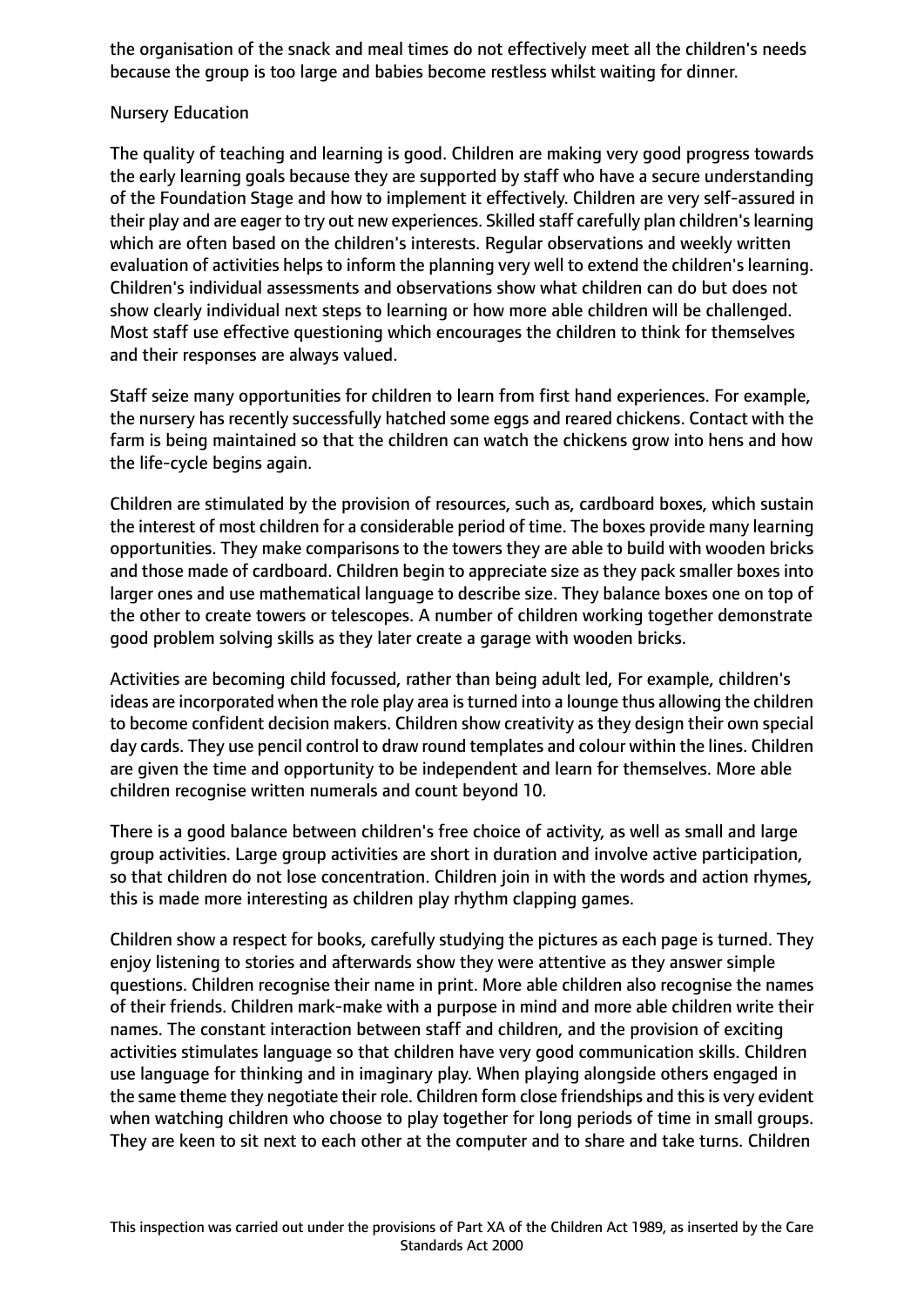confidently follow simple instructions from staff and pass these instructions to other children about preparing for outdoor play. Children are independent in carrying out activities, they manage their own clothes and are learning to fasten zips, do and undo buttons.

Children benefit from a wide range of resources that increase their understanding of information and communication technology. The use of programmable toys maintains the interest of many children and challenges them to programme and control a sequence of directions to a robot toy. The children benefit from an interactive screen to develop their learning. They play simple interactive games where they play and move items round and display photographs of their activities throughout the day. The children fully enjoy the photographs reminding them of their previous experiences, saying to each other 'that's when it snowed and we played outside'.

## **Helping children make a positive contribution**

The provision is outstanding.

Children's education and well-being is greatly enhanced through effective communication and close working relationships with parents and carers which is outstanding. Parents feel very aware of the educational programme and understand children's profiles are freely available to take home and read. The setting continually seeks the views of parents and values them as the children's most important educators. There are effective channels of communication to discuss children's progress and any concerns. For example, through regular open evenings, evaluations, daily verbal discussion and informative news letters and nursery booklets. Parents comment very positively about the care their children receive and in particular value the careful transition that takes place when children move rooms.

Children are welcomed and feel valued within an inclusive environment where the ethos is 'every child matters'. Aspects of a 'strong child' is effectively implemented as children trust, acquire social confidence and engage in decision making. Staff are exceptionally good at caring for children with additional needs. Staff are proactive in undertaking any extra training such as, lifting and handling and some medical training to ensure the needs of the children are always supported and met. Resources and activities are adapted to ensure all children can learn and play alongside each other within an inclusive environment.

Children have excellent opportunities to learn about the wider world. They develop a respect for nature and are keen to know about the world around. They are enthusiastic gardeners and enjoy planting and growing their own plants and vegetables such as, runner beans, pumpkins and tomatoes. Children are very knowledgeable about the plants and what they need to make them grow. Children benefit from the input from adult learners from the college who regularly visit the nursery to share with the children new skills. For example, caring for animals, gardening and how to make their own soap.

Children show care for one another their social, moral, spiritual and cultural development is fostered. Children with English as an additional language are very well supported as staff learn key words and bi-lingual staff are present to support children and families with communication. The children value their own and other children's back grounds as they enjoy celebrating their own and each others festivals such as Christmas and the festival of Eid. Children are nurtured and cared for by mixed gender staff. They benefit from positive male role models that enhance children's experiences and raise their awareness of role models from an early age.

Children understand and learn acceptable behaviour because staff are consistent and children understand what is expected from them. Children are encouraged to tidy away, take turns and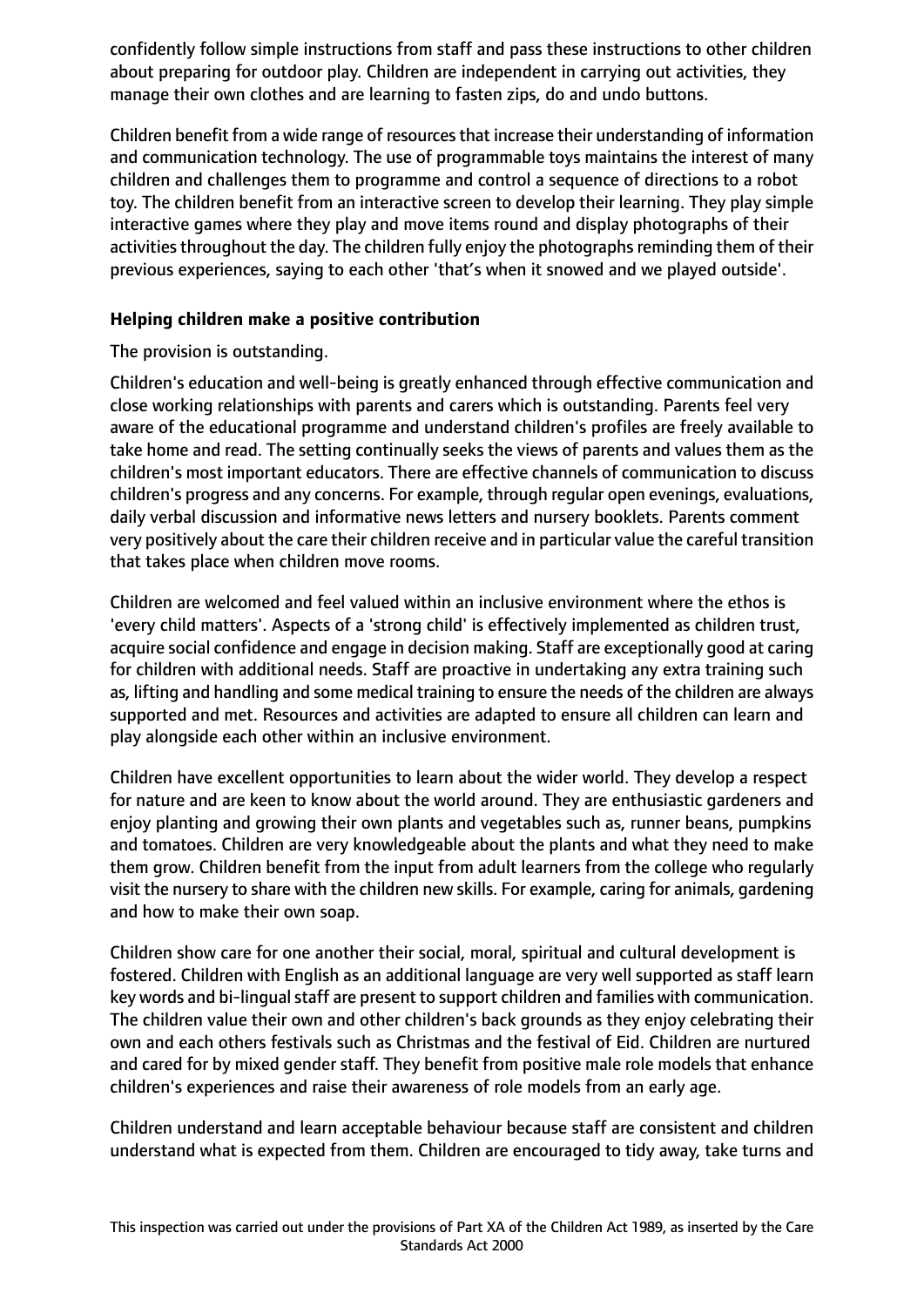respect those around them. Staff monitor the children carefully allowing children often to resolve any conflicts between themselves. Staff know when it is appropriate to intervene and encourage children to think about how their behaviour affects their friends.

## **Organisation**

The organisation is good.

The leadership and management is good and this enhances the care and education of the children. The documentation for the smooth running of the nursery is very well organised and meets all regulatory requirements. The managers share their qualifications including an achievement in gaining professional status acting as good role models to staff. They are both actively involved in the care and education of the children and have successfully built up a committed team of staff. Everyone works cohesively to promote the children's welfare to ensure the nursery is a happy and safe environment for children to flourish.

Policies and procedures are very well organised and detailed. The staff are extremely knowledgeable of current regulatory procedures and continue to keep updated with forth coming changes to effectively meet the children's needs and learning. Most of the children's day is very well organised and allows children to build on their interests through play. However, meal times in the baby room are not always effectively organised.

There are very high expectations of staff and the managers lead by example. Highly skilled staff receive many opportunities to further develop their knowledge through regular training opportunities. Staff are motivated and dedicated to their work with children. They demonstrate good team work and are proud of their achievements having received Steps to quality and Investors in children awards. Overall, the provision meets the needs of the range of the children for whom it provides.

#### **Improvements since the last inspection**

At the last inspection the nursery agreed to improve the children's construction resources. Children now access a wide range of resources including natural materials on a regular basis which enhances the children's creative development.

## **Complaints since the last inspection**

Since 1 April 2004 there have been no complaints made to Ofsted that required the provider or Ofsted to take any action in order to meet the National standards. The provider is required to keep a record of complaints made by parents, which they can see on request. The complaints record may contain complaints other than those made to Ofsted.

## **THE QUALITY AND STANDARDS OF THE CARE AND NURSERY EDUCATION**

On the basis of the evidence collected on this inspection:

The quality and standards of the care are good. The registered person meets the National Standards for under 8s day care and childminding.

The quality and standards of the nursery education are good.